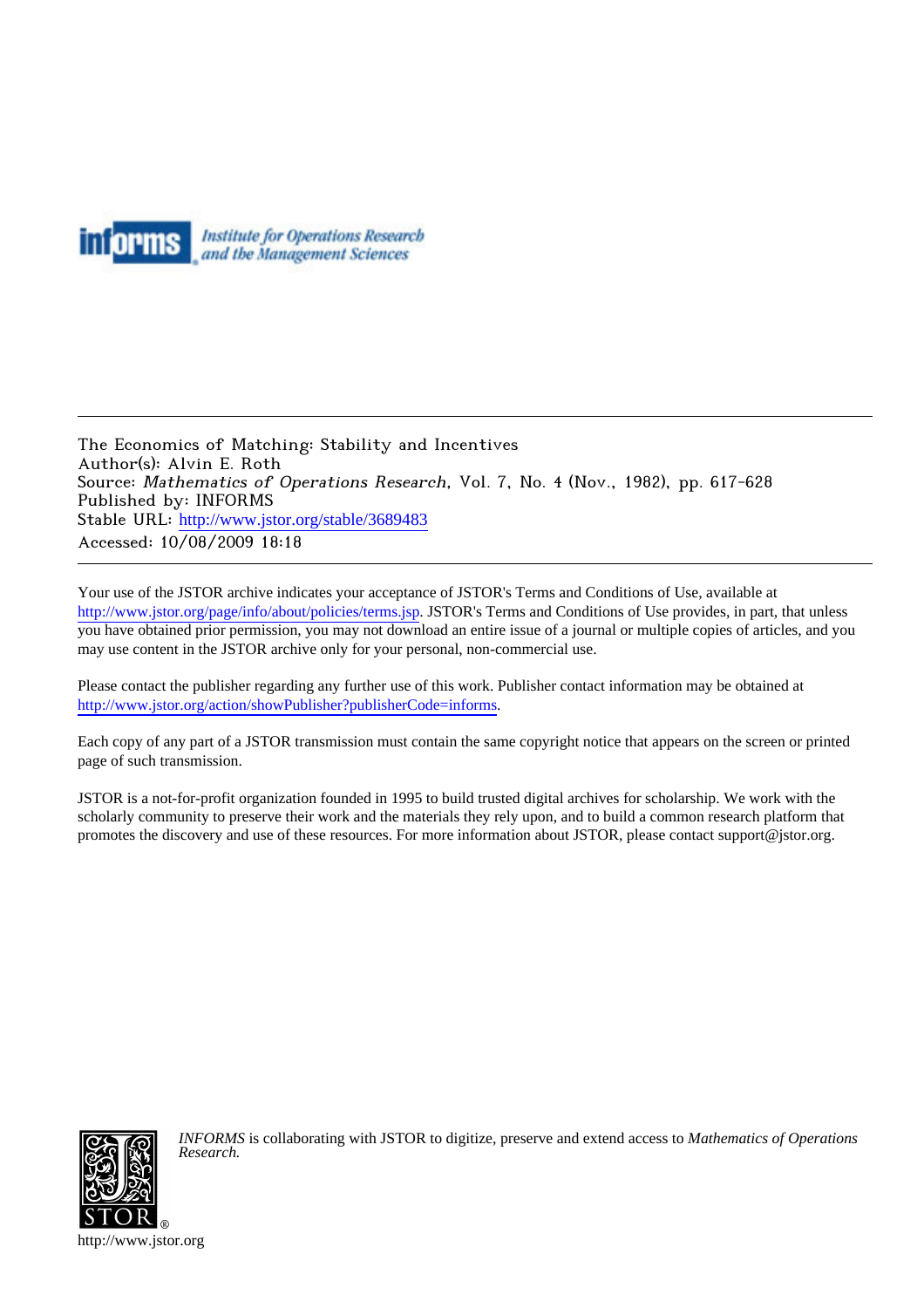## **THE ECONOMICS OF MATCHING: STABILITY AND INCENTIVES\*t**

## **ALVIN E. ROTH**

## **University of Illinois**

**This paper considers some game-theoretic aspects of matching problems and procedures, of the sort which involve matching the members of one group of agents with one or more members of a second, disjoint group of agents, all of whom have preferences over the possible resulting matches. The main focus of this paper is on determining the extent to which matching procedures can be designed which give agents the incentive to honestly reveal their preferences, and which produce stable matches.** 

**Two principal results are demonstrated. The first is that no matching procedure exists which always yields a stable outcome and gives players the incentive to reveal their true preferences, even though procedures exist which accomplish either of these goals separately. The second result is that matching procedures do exist, however, which always yield a stable outcome and which always give all the agents in one of the two disjoint sets of agents the incentive to reveal their true preferences.** 

**1. Introduction. The purpose of this paper is to explore the underlying economic structure common to matching problems and procedures. By matching problems, I refer to any of the pervasive class of problems which involve matching the members of one group of agents with one or more members of a second, disjoint group of agents, all of whom have preferences over the possible resulting matches. Thus the problems arising from the need to match, e.g., students with educational institutions, athletes with teams, adoptive children with adoptive parents, men with women (in marriage, mixed doubles, or computer dating), civil servants with civil service positions, and authors (via their papers) with scholarly journals, are all, in many of their most important aspects, matching problems.1** 

**By matching procedures, I refer to the institutional arrangements by which the matching is accomplished. These institutional arrangements may range from completely decentralized procedures, in which agents negotiate directly with one another (as in marriage in contemporary Western societies), all the way to completely centralized procedures, in which all agents state their preferences for possible matches, which** 

**\*Received April 6, 1981; revised September 9, 1981.** 

**A MS 1980 subject classification. Primary: 90D45.** 

**OR/MS Index 1978 subject classification. Primary: 231 Games/group decisions.** 

**Key words. Matching; assignment; preference revelation.** 

**tThis work has been supported by NSF grant SOC 78-09928 to the University of Illinois. It is also a pleasure to acknowledge stimulating conversations and correspondence on this subject with Lester Dubins, David Gale, Zvi Ritz, and Lloyd Shapley.** 

**'The requirement that there be two disjoint (nonintersecting) sets of agents excludes from the class of problems under consideration here those in which there is only one set of agents, who are to be matched to one another; e.g., the problem of matching roommates, bridge partners, etc. The requirement that both sets of agents have active preferences over possible matches will exclude simple assignment problems, such as matching students with dormitories, where the dormitories have no preferences over students. And we will be concentrating on those problems in which the preferences of the participants are related to the matching itself, rather than to other features of the outcome. (Thus we consider matching civil servants to civil service positions, where the wage is part of the job description, rather than considering the general labor market and the problem of matching employees and employers, with the wage to be determined as part of the outcome.) These restrictions will be made precise in the formal model, and relaxation of some of these restrictions will also be discussed.**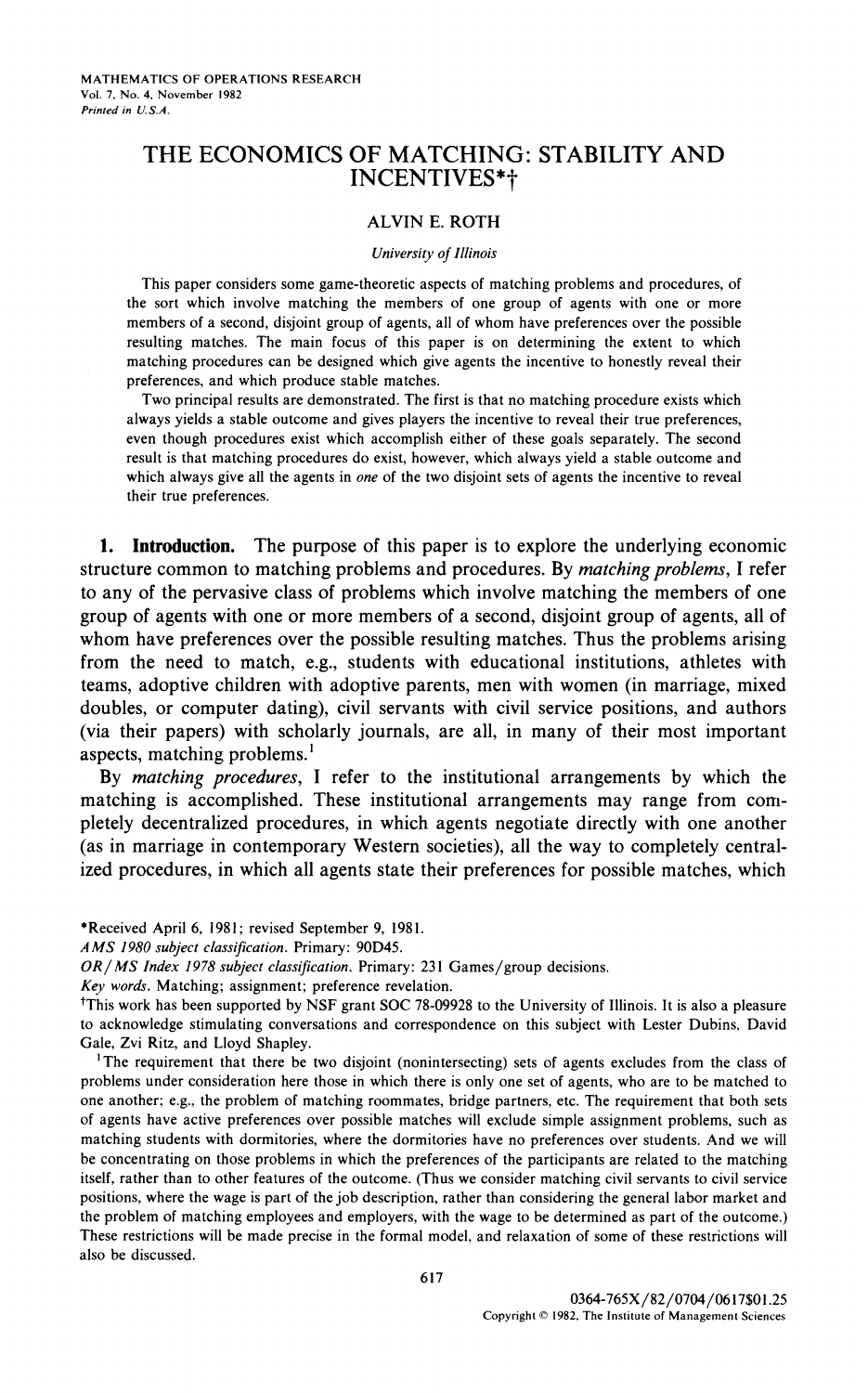**are then assigned according to some specified algorithm (as in the procedure by which graduating medical students in the United States are matched with the hospitals at**  which they complete their training). The main focus of this paper will be on determin**ing the extent to which matching procedures can be designed which give agents the incentive to honestly reveal their preferences, and which produce stable matches.2** 

**Two principal results will be demonstrated. The first is that no matching procedure exists which always yields a stable outcome and gives players the incentive to reveal their true preferences, even though procedures exist which accomplish either of these goals separately. The second result is that matching procedures do exist, however, which always yield a stable outcome and which always give all the agents in one of the two disjoint sets of agents the incentive to reveal their true preferences. That is, it is possible to find matching procedures which produce stable outcomes and which confine to one of the two kinds of agents being matched any possible incentive to misrepresent their true preferences. For instance, in a matching problem which involves matching individuals with institutions, stable matching procedures exist which give every individual the incentive to reveal his true preferences. Why this might be a desirable property of matching procedures will be discussed.** 

**The first result is similar in spirit to a number of impossibility results which have been encountered by investigators seeking to design nondictatorial3 social-choice procedures which operate in fairly unrestricted domains (cf. Gibbard (1973) or Satterthwaite (1975)). The second result shows that, by exploiting the structure associated with the problem, it may be possible to confine the difficulties associated with misrepresentation of preferences to a manageable subset of the agents involved.4 Together, the two results will permit us to draw some conclusions about "optimal" matching procedures from the point of view of someone trying to minimize the incentive to misrepresent preferences.** 

**The difficulties associated with misrepresentation are of not only theoretical interest, but also of considerable practical concern. For instance, in the early 1950's, problems associated with the incentives for misrepresentation in an earlier procedure motivated a complete revision of the matching procedure employed by the National Intern and Resident Matching Program (NIRMP), which is the program through which most graduating medical doctors and hospitals are matched in the United States. A future paper is planned to discuss the NIRMP procedure.** 

In the next section, a formal model of matching problems is introduced. §3 reviews **the structure of the set of stable outcomes for such problems, which has been well**  known since the work of Gale and Shapley (1962). §§4 through 6 present the analysis of the incentive properties of matching procedures, and §7 concludes.

**2. The formal model. We begin by introducing a specialized model of the matching problem, which will turn out to be sufficiently general to use to explore the general problem. The simplest matching problem to model is the "marriage problem," which**  consists of two sets of agents  $M = \{m_1, \ldots, m_n\}$  and  $W = \{w_1, \ldots, w_n\}$  ("men" and "women"). Each  $m_i$  in M has a complete and transitive strict preference relation  $P(m_i)$ 

**<sup>2</sup>A stable match will be defined as a match-up of agents such that no pair of agents would both prefer to be matched to each other than to their current partners. Such a match is in the core of the cooperative game which would result if the individual agents were able to freely negotiate their own matches. Why this kind of stable match might be a desirable outcome even of procedures in which this is not the case will be discussed.** 

**<sup>3</sup>In the context of matching, the requirement that a matching procedure yield a stable outcome is a strong form of the requirement that it be nondictatorial.** 

**<sup>4</sup>The alternative approach which has been taken in the social choice literature is to look for restrictions on the allowable preferences of the agents which will permit possibility results. See, for example, Kalai and Muller (1977), Maskin (1976), Ritz (1981). Conclusions related to the second result presented here have recently been developed independently by Dubins and Freedman (1980).**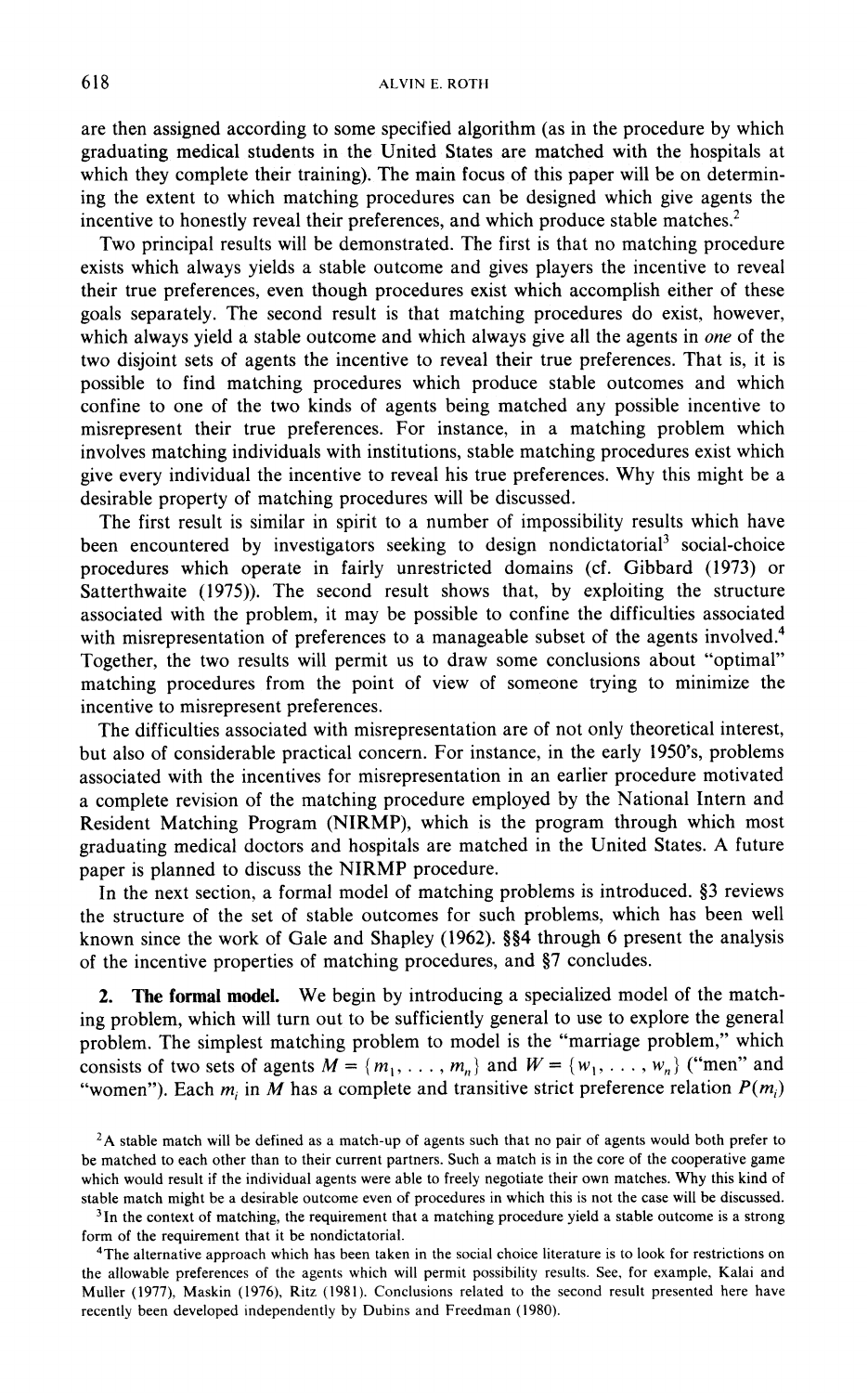defined on W. When no confusion will occur,  $P(m_i)$  will sometimes be written as  $P_i$ ; thus the statement " $w_k$  is preferred by  $m_i$  to  $w_j$ " can be written as  $w_k P(m_i) w_j$  or  $w_k P_i w_j$ . Each  $w_i$  in W has a similar preference  $P(w_i)$  defined on M.<sup>5</sup> Denote by P  $= (P(m_1), \ldots, P(w_n))$  the 2*n*-vector of all the agents' preferences, which will some**times be referred to as the preference profile.** 

**An outcome of the (monogamous) marriage problem is a one-to-one matching of**  men and women, i.e., an invertible function  $x: M \to W$ . An outcome x can be denoted by  $x = [(m_1, x(m_1)), (m_2, x(m_2)), \ldots, (m_n, x(m_n))]$  where  $x(m_i) = w_i$  is the woman matched with man  $m_i$ , and  $x^{-1}(w_i) = m_i$  is the man matched with woman  $w_i$ .

**A matching x is stable if no man and no woman who are not matched to each other**  at x prefer each other to their partners at x. That is, x is stable if there is no man  $m_k$ and woman  $w_a$  such that both

(i)  
\nand  
\n(ii)  
\n
$$
w_q P_k x(m_k)
$$
\n
$$
m_k P_q x^{-1}(w_q).
$$

If a pair  $m_k$  and  $w_q$  do exist satisfying (i) and (ii), then x is *unstable* with respect to  $m_k$ and  $w_a$ . The motivation for this terminology should be clear, and it is easily verified **that the set of stable outcomes is equal to the core of the cooperative game which results if any man and woman may marry if they both agree (and in which each agent's preference for an outcome is determined solely by his preference for potential partners).** 

**The marriage problem as outlined above differs from the general matching problem in three principal respects. First, in the marriage problem, each agent is to be matched with exactly one partner, but in the general matching problem, different agents may need to be matched with different numbers of partners, so that each agent has a "quota," and an outcome is a function which matches each agent with his quota of partners.6 For our purposes, this difference between the marriage problem and the general matching problem turns out to be of no consequence, since all the arguments which will be used can be carried over virtually unchanged to the general case. Second, the marriage problem was defined as having equal numbers of men and women, and without the possibility that a feasible outcome could leave any agent unmatched, while in the general matching problem, there may be an excess of one kind of agent, and an outcome need not make a match for every agent. This more general case can be handled by adding suitable "dummy" agents corresponding to the option of being unmatched in the final outcome. The third respect in which the marriage problem as described above is more restrictive than the general matching problem is that indifference between potential partners has been ruled out by the assumption that all preferences are strict. Relaxing this assumption would actually complicate some of the results. To avoid these complications, only strict preferences will be considered.** 

**Thus the marriage problem will be used to represent the general matching problem with strict preferences. This should not obscure the fact that much of the interest of the** 

<sup>6</sup>Note that, in the general case, the fact that each agent's preferences are defined over individual agents **with whom he might be matched means that the desirability of a particular match is not affected by the other matches made. Thus, for example, a college's desire to have a geographically diverse student body cannot be directly reflected in this model, although it might be possible for the college to achieve the same effect by indicating that the college preferred, say, students from New Mexico to otherwise equally well qualified students from New York.** 

<sup>&</sup>lt;sup>5</sup> That is, the preference relations  $P(m_i)$  (or  $P(w_i)$ ) have the following properties:

<sup>(1)</sup> transitivity: if  $w_j P_i w_k$  and  $w_k P_i w_l$ , then  $w_j P_i w_l$ ;

<sup>(2)</sup> completeness: for all distinct  $w_j$ ,  $w_k$  in W, exactly one of the relations  $w_j P_i w_k$  or  $w_k P_i w_j$  holds

The interpretation of the preference relations  $P_i$  as strict preference relations means that we are ruling out **the possibility that an agent will be indifferent between two potential partners. (Also, it is never the case that**   $w_j P_i w_j$ .) See the discussion at the end of this section.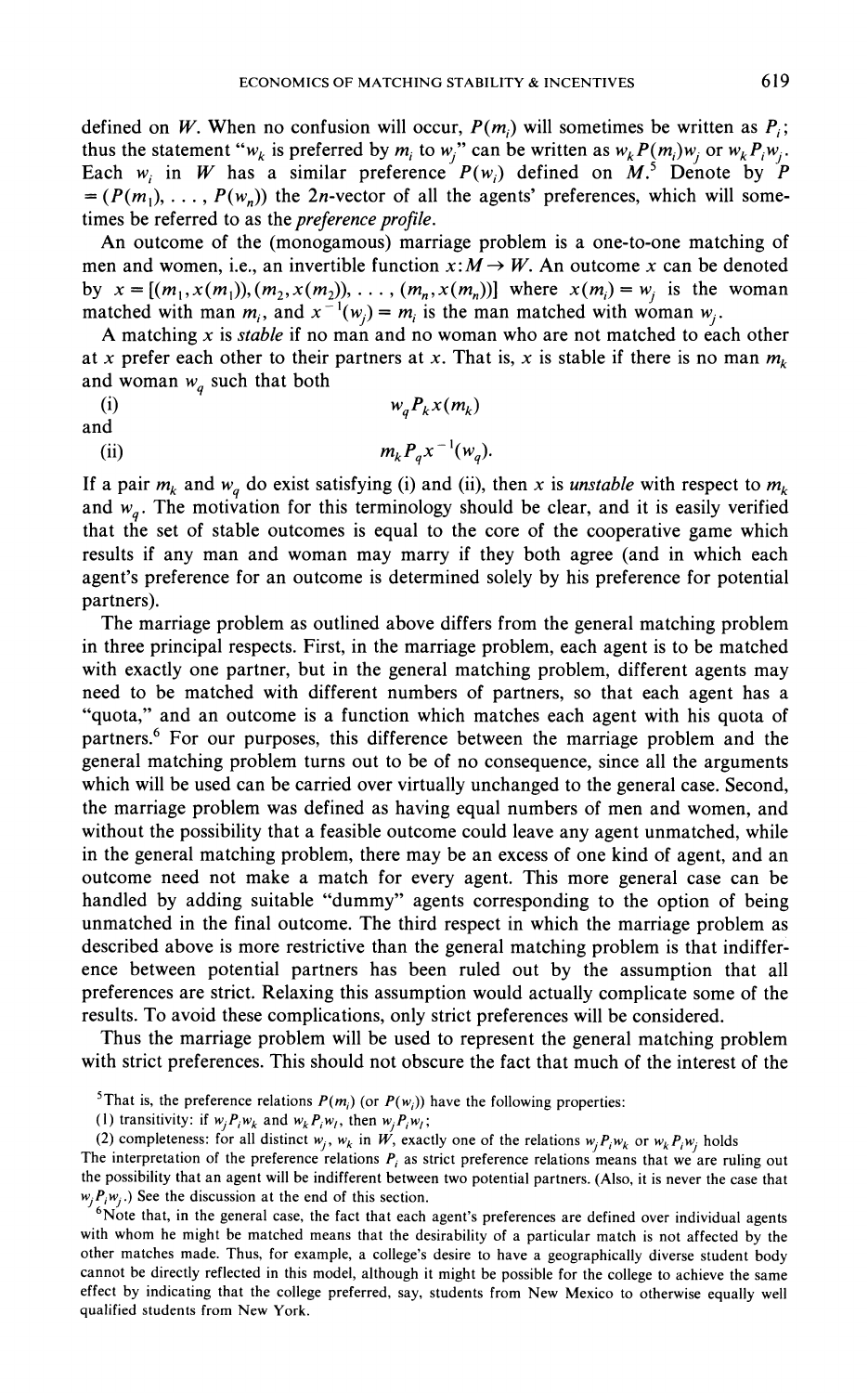**results to be presented derives from matching problems which are not marriage problems, since perhaps the most common kinds of matching problems are those which involve matching individuals with institutions, with the institutions having quotas greater than 1. The results which will be presented apply unchanged to these cases as well.** 

**3. The set of stable outcomes. This section reviews two surprising facts about the set of stable outcomes of matching problems, closely following the discussion of these matters originally given by Gale and Shapley (1962). First, the set of stable outcomes of the general matching problem is always nonempty, i.e., regardless of the preferences of the players, at least one stable outcome always exists. Second, for each of the two disjoint sets of agents, there always exists a stable outcome which is preferred to all other stable outcomes by every member of that set of agents.** 

**As discussed in the previous section, it will be sufficient to prove both results for the case of the marriage problem. It will be convenient to refer to the agents M**   $=\{m_1, \ldots, m_n\}$  and  $W = \{w_1, \ldots, w_n\}$  as "men" and "women," respectively.

**THEOREM 1. The set of stable outcomes is always nonempty.** 

**PROOF. Following Gale and Shapley (1962) the proof proceeds by displaying a procedure which, for arbitrary preferences of the agents, constructs a stable outcome. The procedure works as follows:** 

**Step 1. (a) Each man proposes to his most preferred woman.** 

**(b) Each woman rejects all but her most preferred of the men who have proposed, and keeps the most preferred man as her suitor.** 

**Step k. (a) Each man who has been rejected in the previous step proposes to the most preferred of those women who have not yet rejected him (i.e., to whom he has not yet proposed).** 

**(b) Each woman keeps as her suitor the man she most prefers among those who**  have proposed (including the man she kept as her suitor at the end of step  $k - 1$ ), and **rejects the rest.** 

**The procedure terminates at the outcome which results when every woman has received at least one proposal (at which point each woman has exactly one suitor). Since the sets of agents are finite, this always occurs in a finite number of steps. The resulting outcome is stable, since any woman preferred by a man to his own final partner has already rejected him, and hence prefers her final partner to him. This completes the proof.7** 

**A specific realization of this repeated proposal procedure, when the preference**  profile of the agents is  $P$ , will be denoted  $G(P)$ . Thus we can speak of the women proposed to, or the men rejected, at any step  $k$  of  $G(P)$ . The outcome selected by this procedure when the preference profile is  $P$  will be denoted  $g(P)$ . Gale and Shapley **also proved the following.** 

**THEOREM 2. There is a stable outcome weakly preferred by every man to any other stable outcome, and one weakly preferred by every woman.** 

**PROOF.** We will show that the stable outcome  $g(P)$  is weakly preferred by every **man to every other stable outcome, i.e., that for any other stable outcome, every man**  either gets a less desirable match than at  $g(P)$ , or else gets the same partner at both **outcomes. The symmetry of the problem then implies that the corresponding outcome** 

**<sup>7</sup>The only adjustment which would be needed to handle the general case in which each agent is to be matched to some quota of partners would be that each man proposes to his full quota at each step, and each woman rejects men only when her quota is full.**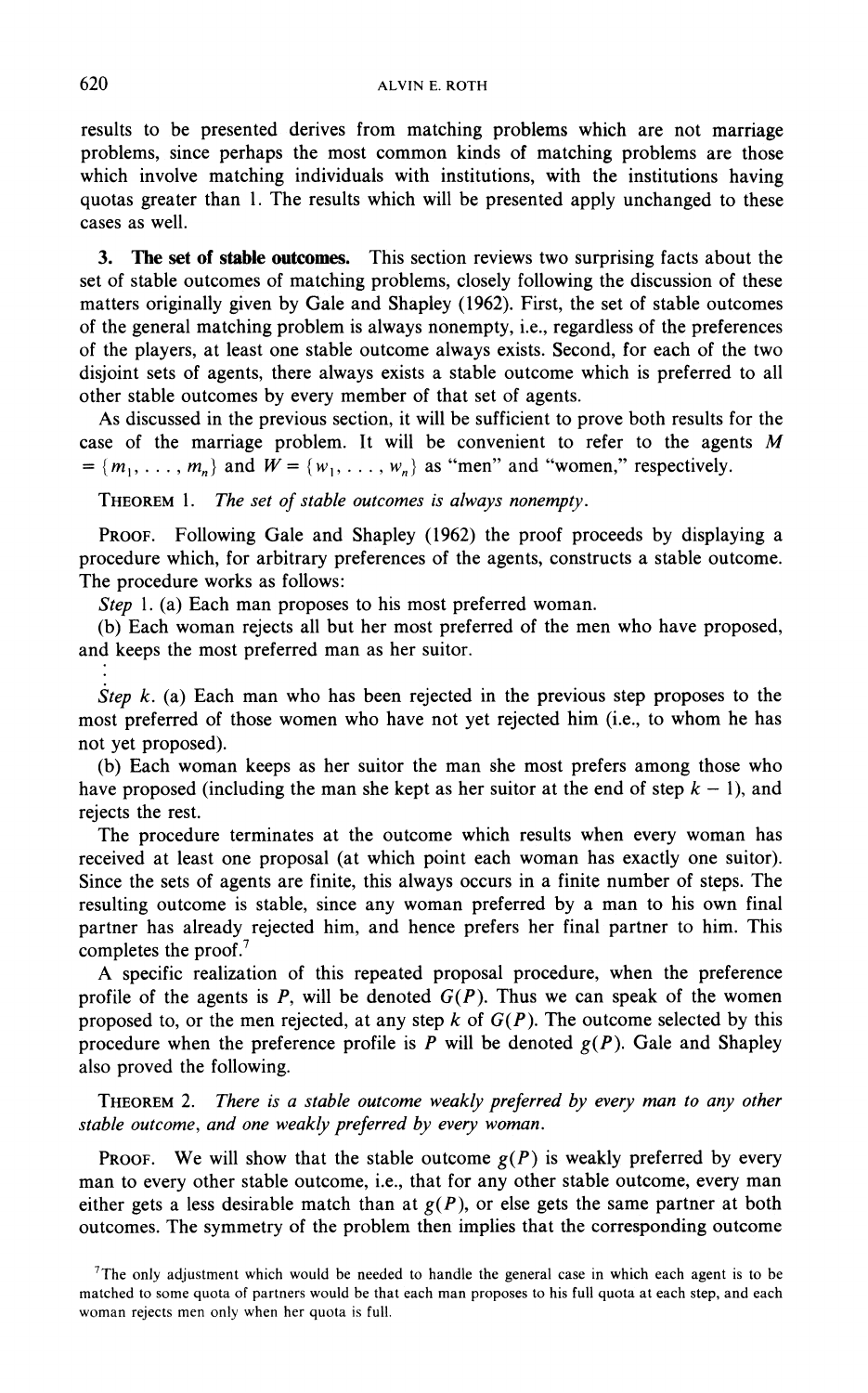for the women can be constructed by exchanging the roles of  $M$  and  $W$  in the repeated **proposal procedure, i.e., by having women propose, and men accept or reject.** 

For each man  $m_i$ , call a woman  $w_i$  possible for  $m_i$  if there is some stable outcome x for which  $x(m_i) = w_i$ . Suppose that, up to step  $k - 1$  of the procedure  $G(P)$ , no man has been rejected by a possible woman, and that, at step  $k$ ,  $m_i$  is rejected by  $w_i$ . Then if we show that  $w_i$  is not possible for  $m_i$ , we will have shown by induction that no man is ever rejected by a possible woman (at any step of  $G(P)$ ), which is sufficient to **complete the proof.** 

Let  $m_l$  be the man who  $w_i$  did not reject at step k. Then  $w_i$  prefers  $m_l$  to  $m_i$ , and  $m_l$ prefers  $w_i$  to any  $w_i$  who hasn't already rejected him. By the inductive assumption, this means  $m_l$  prefers  $w_i$  to any (other)  $w_i$  who is possible for him. So any outcome which pairs  $m_i$  and  $w_j$  and pairs  $m_j$  with a woman who is possible for him, is unstable with respect to  $m_l$  and  $w_i$ . So  $w_i$  isn't possible for  $m_i$ , which completes the proof.

**So far we have discussed the repeated proposal procedure introduced in Gale and Shapley (1962) simply as an algorithm which permits a constructive proof of certain propositions about stable outcomes.8 The next section concerns questions which arise if we wish to consider the possibility of actually implementing some matching procedure as a mechanism for resolving matching problems, or if we wish to evaluate the effects of some procedure already in use.** 

**4. Incentives and stability. Since each agent alone knows his own preferences, any matching procedure which depends on agents' preferences can be thought of as consisting of two parts: a mechanism for eliciting the preferences of the agents, and a mechanism for aggregating these elicited preferences to determine an outcome. This section is concerned with the question of what kinds of matching procedures, if any, can be designed so as to give the agents the incentive to reveal their true preferences.9 If a procedure does not give the players the incentive to reveal their true preferences, then the resulting outcome may not possess certain desirable properties even if the aggregation mechanism produces outcomes which always possess these properties with respect to the stated preferences.** 

**A different kind of problem concerning incentives arises for matching procedures which do not result in stable outcomes, since such procedures give at least one pair of agents the incentive to disregard the matching procedure, and seek an alternative outcome. Of course, it may be possible to compel the agents to accept the outcome, in spite of these incentives. For instance, the procedure by which some high school athletes are matched with colleges involves signing "letters of intent," after which athletes are effectively prohibited from further negotiating with other schools. (Professional athletes in several sports are matched with teams under an even more restrictive draft, which prevents a player from negotiating with any team but the one which drafts him.) However in situations in which compulsion plays no part, it is desirable for a matching procedure to yield stable outcomes. A procedure which does so for arbitrary preference profiles will be called a stable matching procedure.** 

**<sup>8</sup>These results have been generalized in an illuminating paper by Crawford and Knoer (1981) to a class of labor markets in which wages are determined as part of the matching process. They introduce a "salary adjustment procedure" which operates in much the same way as the repeated proposal procedure. Ritz (1982) demonstrates generalizations of these results and those obtained in ?4 on a wide related class of two-sided markets. Knuth (1976) further discusses the structure of the set of stable outcomes, and discusses computational features of various procedures.** 

**<sup>9</sup>Thus, in a centralized procedure which elicits preferences by asking the agents to rank-order their preferred matches, we wish to know if procedures can be designed which give agents the incentive to rank the alternatives according to their true preferences. In a decentralized procedure which elicits preferences through the agent's actions (e.g., by supposing that men propose to their most preferred woman), we wish to know if procedures can be designed which give agents the incentive to act in this straightforward manner.**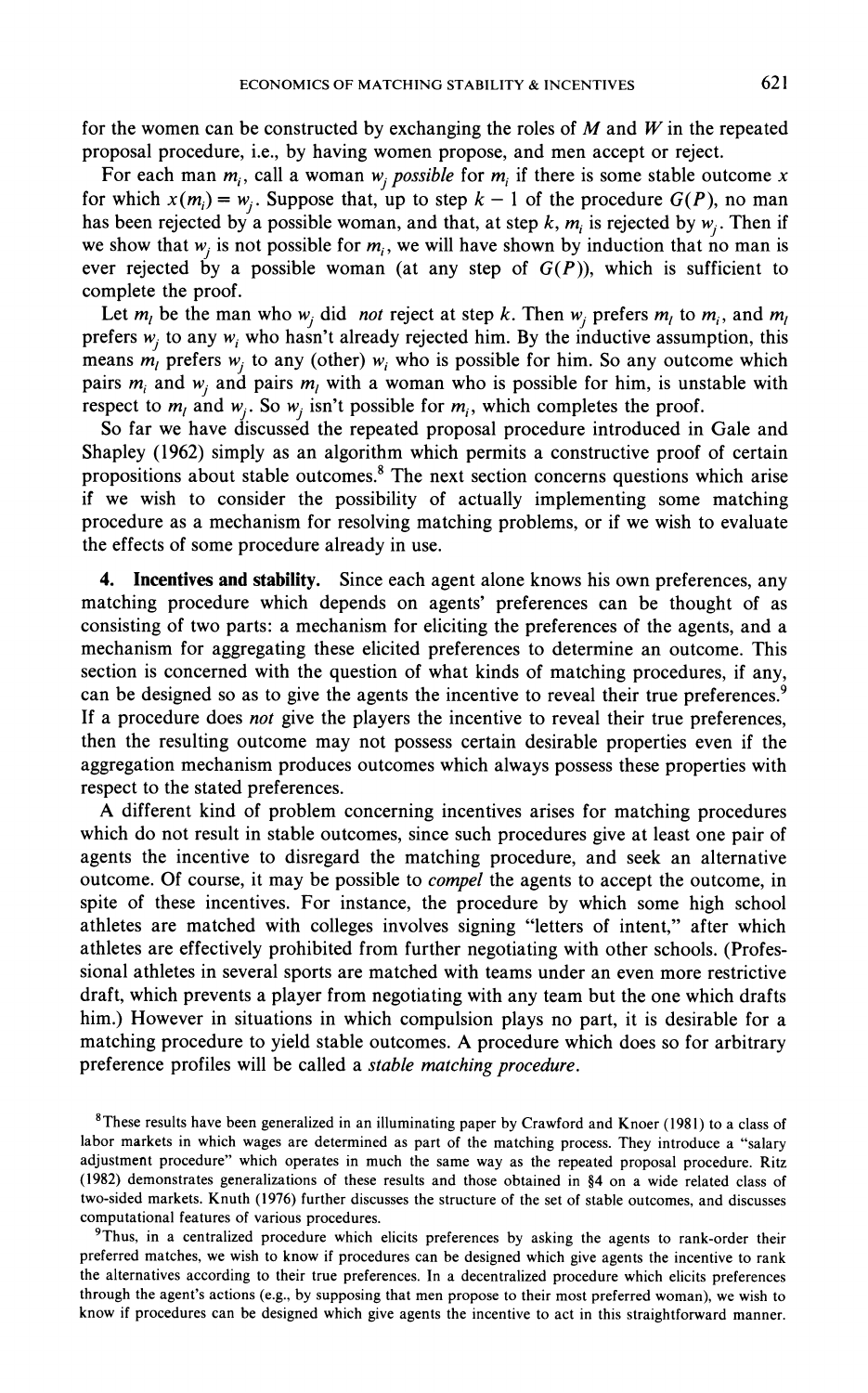**ALVIN E. ROTH** 

**Before proceeding further with this discussion, we need to make precise what is meant by a procedure which gives agents an incentive to reveal their true preferences. Once a given mechanism for aggregating stated preferences is adopted, the matching problem becomes a noncooperative game among the agents, whose payoff consists of the outcome which results, and whose strategy choices consist of what preferences to state (or act according to, cf. footnote 9). Here we define a procedure which gives the agents the incentives to reveal their true preferences as one which aggregates stated preferences in a manner such that, in the resulting noncooperative game, it is a dominant strategy for each player to state his preferences honestly.10 In such a procedure, no matter what preferences other players may state, a player who misrepresents his preferences can achieve no better outcome than if he had stated them correctly, and he may, of course, do worse."** 

**The following result may now be stated: no stable matching procedure for the general matching problem exists which gives all the players an incentive to reveal their preferences.** 

**THEOREM 3.No stable matching procedure for the general matching problem exists for which truthful revelation of preferences is a dominant strategy for all agents.** 

**PROOF. It will be sufficient to demonstrate that a matching problem exists for which no stable matching procedure has truthful revelation as a dominant strategy. Let**  the two sets of agents be  $M = \{m_1, m_2, m_3\}$  and  $W = \{w_1, w_2, w_3\}$ . Let h be an **arbitrary stable matching procedure which, for any stated preference profile P selects**  some outcome  $h(P)$  contained in the set  $C(P)$  of outcomes which are stable with **respect to the preference profile P. Suppose that the preferences of the players are**  given by the preference profile  $P = (P(m_1), P(m_2), P(m_3), P(w_1), P(w_2), P(w_3))$  defined **as follows:12** 

$$
P(m_1): w_2P_1w_1P_1w_3,
$$
  
\n
$$
P(m_2): w_1P_2w_2P_2w_3,
$$
  
\n
$$
P(m_3): w_1P_3w_2P_3w_3,
$$
  
\n
$$
P(w_1): m_1P_1m_3P_1m_2,
$$
  
\n
$$
P(w_2): m_3P_2m_1P_2m_2,
$$
  
\n
$$
P(w_3): m_1P_3m_2P_3m_3.
$$

**Then the set of stable outcomes is** 

$$
C(P) = \{x = [(m_1, w_2), (m_2, w_3), (m_3, w_1)], y = [(m_1, w_1), (m_2, w_3), (m_3, w_2)]\}.
$$

**That is, this preference profile has exactly two stable outcomes: the outcome x, which**  matches  $m_1$  with  $w_2$ ,  $m_2$  with  $w_3$ , and  $m_3$  with  $w_1$ , and the outcome y, which matches  $m_1$  with  $w_1$ ,  $m_2$  with  $w_3$ , and  $m_3$  with  $w_2$ . Note that the men prefer x while the women prefer y (with  $m_2$  and  $w_3$  indifferent). Since h is a stable matching procedure,  $h(P)$ equals either  $x$  or  $y$ .

**10When any possible true preferences may occur, an equivalent definition is that a procedure which gives the agents an incentive to reveal their true preferences is one in which, in the resulting noncooperative game, it is always a Nash equilibrium for all the players to state their true preferences (cf. Dasgupta, Hammond, and Maskin (1979)).** 

<sup>11</sup> All judgments about whether an agent likes one outcome better than another must obviously be made in **terms of the agent's true preferences.** 

<sup>12</sup>That is,  $m_1$  prefers  $w_2$  to  $w_1$  to  $w_3$ ;  $m_2$  and  $m_3$  prefer  $w_1$  to  $w_2$  to  $w_3$ ;  $w_1$  prefers  $m_1$  to  $m_3$  to  $m_2$ , etc.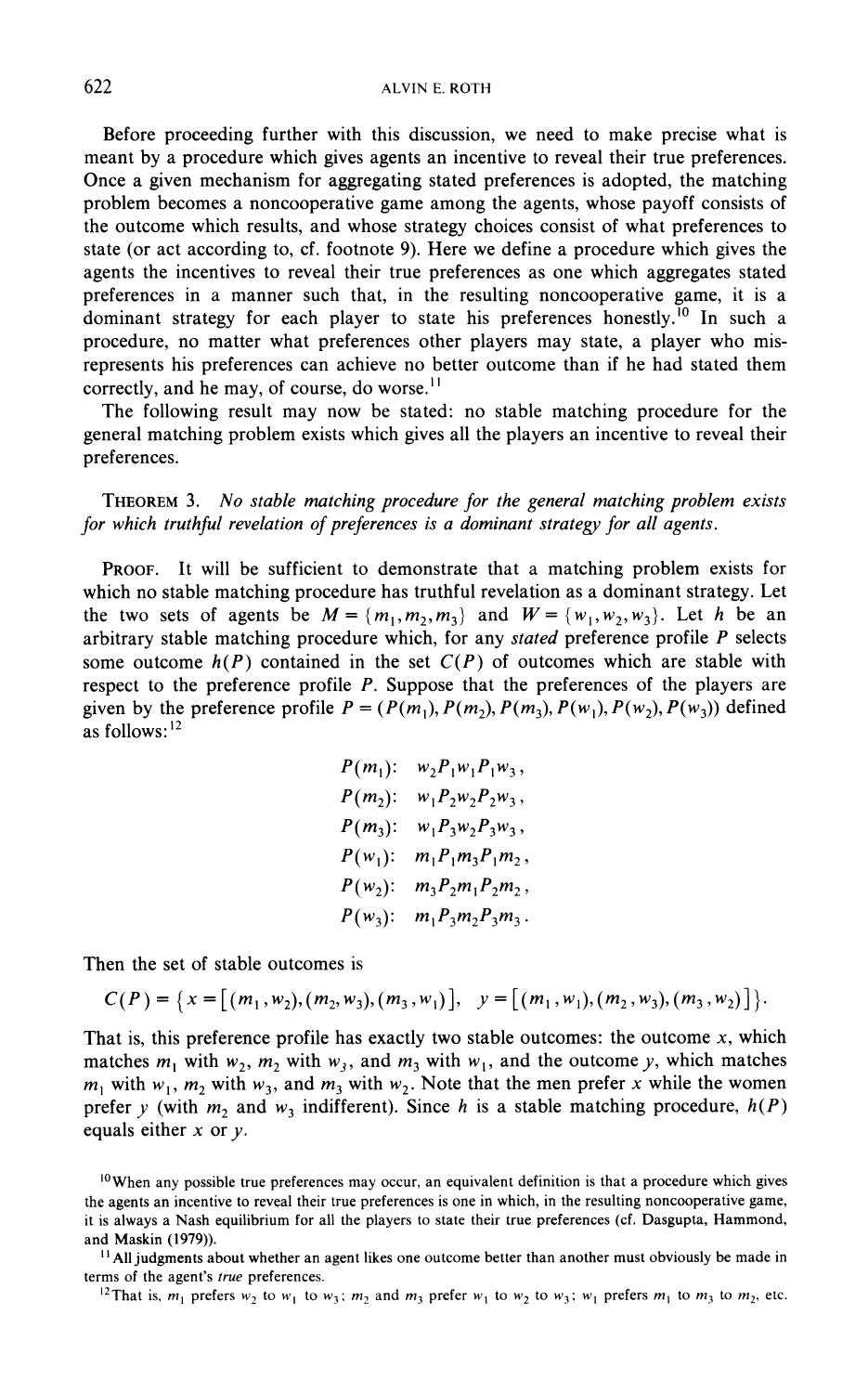Now suppose that, instead of the preference relation  $P(w_1)$ ,  $w_1$  instead stated the alternative preference relation  $P'(w_1)$  given by

$$
P'(w_1): m_1 P'_1 m_2 P'_1 m_3.
$$

Let  $P' = (P(m_1), P(m_2), P(m_3), P'(w_1), P(w_2), P(w_3))$  be the preference profile which differs from P only in that  $P'(w_1)$  replaces  $P(w_1)$ . Then the outcome y is the unique **stable outcome with respect to the preference profile P', i.e., the set of stable outcomes**  is  $C(P') = \{y\}$ . Since h is a stable matching procedure,  $h(P') = y$ .

Similarly, let P<sup>"</sup> be the preference profile which differs from P only in that  $P''(m_1)$ replaces  $P(m_1)$ , where  $P''(m_1)$  is given by

$$
P''(m_1): w_2P_1''w_3P_1''w_1.
$$

Then the outcome x is the unique stable outcome with respect to  $P''$ , i.e.,  $C(P'')$  $= \{x\}$ , and so  $h(P'') = x$ .

So if, in the original problem,  $h(P)$  equals x, then  $w_1$  has an incentive to state the preference relation  $P'(w_1)$  instead of the true preference  $P(w_1)$ , in order to change the outcome from x to y (which changes  $w_1$ 's partner from  $m_3$  to  $m_1$ ). And if, instead,  $h(P)$ equals y, then it is  $m_1$  who has an incentive to misrepresent his preferences as  $P''(m_1)$ , to change the outcome from y to  $h(P'') = x$ . Since h was an arbitrary stable matching **procedure, this completes the proof.** 

**To see the role played by stability in Theorem 3, observe that there are efficient matching procedures, i.e., procedures which always yield Pareto optimal (but not necessarily stable) outcomes, which do not give players any incentive to misrepresent their preferences.** 

**THEOREM 4. Efficient matching procedures exist for which truthful revelation of preferences is a dominant strategy for every agent.** 

**PROOF. Consider the procedure which, for any stated preference profile P, yields**  the outcome  $f(P) = x$  in which  $x(m_1)$  is the most preferred partner of  $m_1$ , and  $x(m_k)$ is the most preferred partner of  $m_k$  in the set  $W\{(x(m_1), \ldots, x(m_{k-1}))\}$  for  $k = 1, \ldots, m$ . That is, this procedure matches  $m_1$  with his (stated) first choice,  $m_2$  with his (stated) first choice of the remaining  $w_i$ , and so forth. Truthful revelation of **preferences is clearly a dominant strategy for the men, and it is also a (degenerately) dominant strategy for the women, whose preferences have no influence on the outcome of this procedure (which bears some resemblance to the football draft).**  Although the outcome  $f(P)$  need not be stable, it is always Pareto optimal with respect **to P, since at any other outcome some man would do worse. This completes the proof.** 

**So there are matching procedures which always yield stable outcomes, and there are efficient matching procedures in which truthful revelation is a dominant strategy for every agent, but no matching procedure exists which meets both these requirements. However, it is possible to find stable matching procedures which confine any incentive for misrepresentation to either one of the two sets of agents, and which constrain the scope for misrepresentation by those players. Specifically, we will prove the following results, which make use of the fact that Theorem 1 permits us to identify, for each set of agents, a unique optimal stable outcome, which they each like at least as well as any other stable outcome.** 

**THEOREM 5. In the matching procedure which always yields the optimal stable outcome for a given one of the two sets of agents (i.e., for M or for W), truthful revelation is a dominant strategy for all the agents in that set.**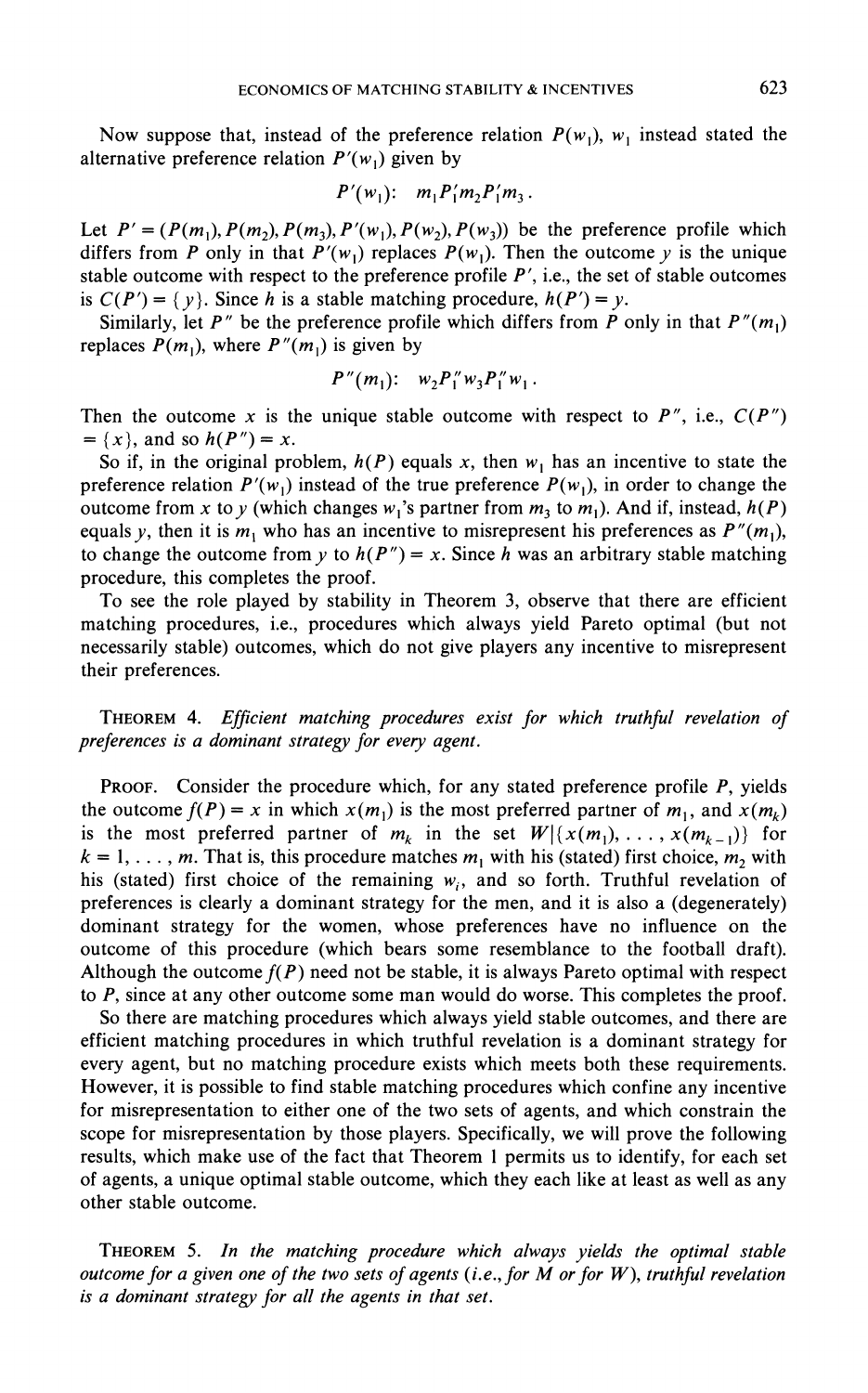**COROLLARY 5.1. In the matching procedure which always yields the optimal stable outcome for a given set of agents, the agents in the other set have no incentive to misrepresent their first choice.** 

**Note that both results are phrased in terms of "the" matching procedure which yields a particular outcome. There are obviously different procedures which yield the same outcome, but from the point of view of incentivies such procedures are equivalent, and can be regarded as a single procedure. Note also that Theorem 5 implies that, although an agent can in general change the set of stable outcomes by misrepresenting his preferences, no agent can manipulate his preferences in such a way that he prefers his best outcome in the altered set of stable outcomes to his best outcome in the original set of stable outcomes. The next section is devoted to the proof of these**  results, which is somewhat more complex than the proof of the earlier results. §6 **presents some additional results about the structure of the set of stable outcomes, which arise in the course of the proofs.** 

**Froofs of Theorem 5 and its corollary.** In this section it will be shown that the **repeated proposal procedure G used in the proof of Theorem 1 has the properties stated in Theorem 5 and Corollary 5.1. As discussed in section 2, to establish these results for the general matching problem with strict preferences, it will be sufficient to demonstrate them for the marriage problem. Throughout this section, therefore, the**  sets of agents will be  $M = \{m_1, \ldots, m_n\}$  and  $W = \{w_1, \ldots, w_n\}$ , the true preferences of the players will be given by the arbitrary preference profile P, and  $x = g(P)$  will **denote the outcome which results from the repeated proposal procedure when the true preferences are stated.** 

**To prove Theorem 5, we need to show that truthful revelation is a dominant strategy**  for each  $m_i$  in M. Since the (true) preference profile  $P$  is arbitrary, it will be sufficient to show that, if  $P'$  is a preference profile which differs from  $P$  only in that  $P'(m_i)$ , say, replaces man  $m_i$ 's true preferences  $P(m_i)$ , then man  $m_i$  doesn't prefer the outcome  $y = g(P')$  to  $x = g(P)$ . That is, we need to show that no *successful* misrepresentation of preferences is possible, where a misrepresentation  $P'(m_i)$  is defined to be a successful misrepresentation by man  $m_i$  if  $y(m_i)P(m_i)x(m_i)$ . That is, a misrepresentation  $P'(m_i)$  is successful if  $m_i$  prefers (according to his true preferences) the partner  $y(m_i)$  he's matched with when he misrepresents his preferences to the partner  $x(m_i)$ **he's matched with when he states his true preferences. (Throughout this section,**   $y = g(P')$  will denote an outcome resulting from misrepresentation by  $m_i$ .)

**We first show that only a certain kind of simple misrepresentation need be considered, since if any successful manipulation is possible, then it can be achieved by**  a simple misrepresentation. Specifically, if  $P'(m_i)$  is an arbitrary misrepresentation as discussed above, then an equivalent *simple* misrepresentation  $P''(m_i)$  is one in which  $y(m_i)P''(m_i)w_i$  for all  $w_i \neq y(m_i)$ . That is,  $P''(m_i)$  is a preference relation which has  $y(m_i)$  as the most preferred match of  $m_i$ . The justification for calling  $P''(m_i)$  an *equivalent* misrepresentation to  $P'(m)$  is given by the following lemma, which states that m<sub>i</sub> will end up matched to the same partner,  $y(m_i)$ , whether he misrepresents using  $P'(m_i)$  or  $P''(m_i)$ . (The preference profile P'', of course, denotes the one which differs from P only in that  $P''(m_i)$  replaces  $P(m_i)$ .

**LEMMA** 1. If  $y = g(P')$  and  $z = g(P'')$  then  $z(m_i) = y(m_i)$ .

**PROOF.** The outcome y is stable with respect to the preference profile  $P''$  (i.e., y is in  $C(P'')$ ), since y is in  $C(P')$  and since no new potential instabilities for y arise in changing from P' to P". So  $y(m_i)$  is "possible" for  $m_i$  under the preference profile P", in the sense defined in the proof of Theorem 2. Since  $y(m_i)$  is  $m_i$ 's most preferred match according to  $P''(m_i)$ , it is the best possible match for  $m_i$  with respect to  $P''$ . But,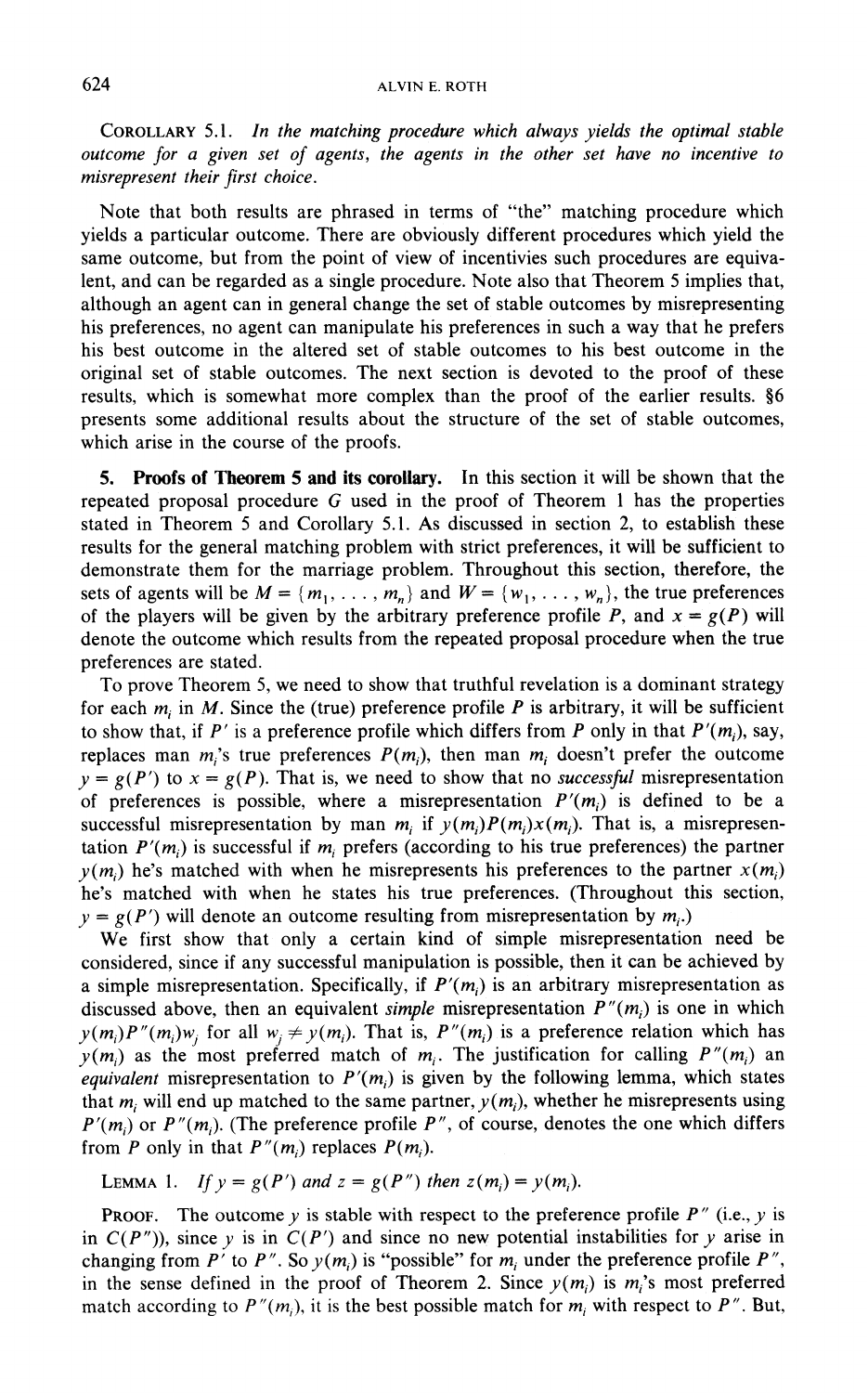by Theorem 2,  $z = g(P'')$  gives every man his best possible match with respect to the profile P'', and so  $z(m_i) = y(m_i)$  as was to be proved.

**So Lemma 1 shows that, to prove Theorem 5, it is sufficient to prove that no simple**  misrepresentation  $P'(m_i)$  (i.e., no manipulation in which  $m_i$  proposes to  $y(m_i)$  in step 1 **of G(P')) can be successful. The following lemma states that if a misrepresentation by**   $m_i$  leaves  $m_i$  at least as well off as at  $x = g(P)$ , then no man will suffer, i.e., *every* man likes the outcome  $y = g(P')$  resulting from the misrepresentation at least as well as the outcome  $x = g(P)$ .

**LEMMA** 2. If  $P'(m_i)$  is a simple misrepresentation such that  $y = g(P')$  and either  $y(m_i)P(m_i)x(m_i)$  or  $y(m_i)=x(m_i)$  then, for each m<sub>i</sub> in M, either  $y(m_i)P(m_i)x(m_i)$  or  $y(m_i) = x(m_i)$ .

**PROOF.** Suppose, to the contrary, that  $x(m_i)P(m_i)y(m_i)$  for some  $m_i$  in M, i.e.,  $m_i$ does worse in the outcome  $y$  than in x. Since every agent other than  $m_i$  states the same preferences in the profiles P and P', it must be that  $m_j$  is rejected by  $x(m_j)$  at some step of the procedure  $G(P')$ . Let *l* be the *first* step of  $G(P')$  at which some  $m_i$  is rejected by  $x(m_i)$ . Then  $x(m_i)$  must have received a proposal in step *l* of  $G(P')$  from some  $m_k$  who did *not* propose to her in  $G(P)$ , such that  $m_k P(x(m_i))m_i$ , i.e., from an  $m_k$ who  $x(m_j)$  prefers to  $m_j$ . The fact that  $m_k$  didn't propose to  $x(m_j)$  in  $G(P)$  means  $x(m_k)P(m_k)x(m_i)$ , and so  $m_k$  must have been rejected by  $x(m_k)$  in  $G(P')$  prior to step *l*, which contradicts the choice of *l* as the first such period. Consequently, no  $m_i$  is rejected by  $x(m_i)$  in  $G(P')$ , which completes the proof.

**We can now proceed to prove Theorem 5, by showing that no man can successfully misrepresent his preferences in the repeated proposal procedure (in which men do the proposing).** 

**PROOF OF THEOREM 5.** Let  $x = g(P)$ , and suppose that x results from the repeatedproposal procedure in  $t$  steps, i.e.,  $G(P)$  terminates at step  $t$ . Let  $P'$  be the preference profile which results from  $P$  when one agent,  $m_i$ , makes a simple misrepresentation to obtain  $y = g(P')$ . We want to show that this misrepresentation cannot be successful, and we will proceed by assuming that either  $y(m_i)P(m_i)x(m_i)$  or  $y(m_i) = x(m_i)$  and **then showing that only the latter alternative can occur. That is, we consider only manipulations which don't actually harm the manipulator, and then show that they don't help him either.** 

For any  $m_j$  in M, say that  $m_j$  makes a match at step k of  $G(P)$  if  $m_j$  proposes to his ultimate partner  $x(m_i)$  at step k. Note that each  $m_i$  makes a match exactly once.

Now we will show that, for any  $m_i$  who makes a match at period t of  $G(P)$  (the final period),  $y(m_i) = x(m_i)$ . This follows from the fact that, since t was the final step of  $G(P)$ ,  $m_i$  was the only man who proposed to  $x(m_i)$  in  $G(P)$  (since otherwise at least one more step would have occurred). But, by Lemma 2, no man does worse at  $y$  than at x, so no man proposes to  $x(m_j)$  in  $G(P')$  who didn't propose to  $x(m_j)$  in  $G(P)$ . Consequently only  $m_i$  proposes to  $x(m_i)$  in  $G(P')$  (since  $x(m_i)$  receives at least one **proposal), and so**  $y(m_i) = x(m_i)$ . The same conclusion holds for any  $m_i$ , who is the only one to propose to  $x(m)$  in  $G(P)$ , regardless of the period at which he makes his match. So if the manipulator  $m_i$  made a match at the final step t of  $G(P)$ , or if he made a match with someone who received no other proposals in  $G(P)$ , then his manipulation **can't be successful, and we're done.** 

Suppose instead that the manipulator  $m<sub>i</sub>$  makes a match at some other step  $k$  of  $G(P)$  ( $1 \le k \le t$ ). We will show by induction that, for every  $m_i$  (including  $m_i$ ) who makes a match at step k or later,  $y(m_i) = x(m_i)$ .

Let r be a step of  $G(P)$  such that  $k \le r \le t$ . We have already demonstrated the desired conclusion for any  $m_i$ , who makes a match at step  $t$ . The inductive part of the proof is to show that, if  $y(m_i) = x(m_i)$  for every  $m_i$  who makes a match at steps  $r + 1$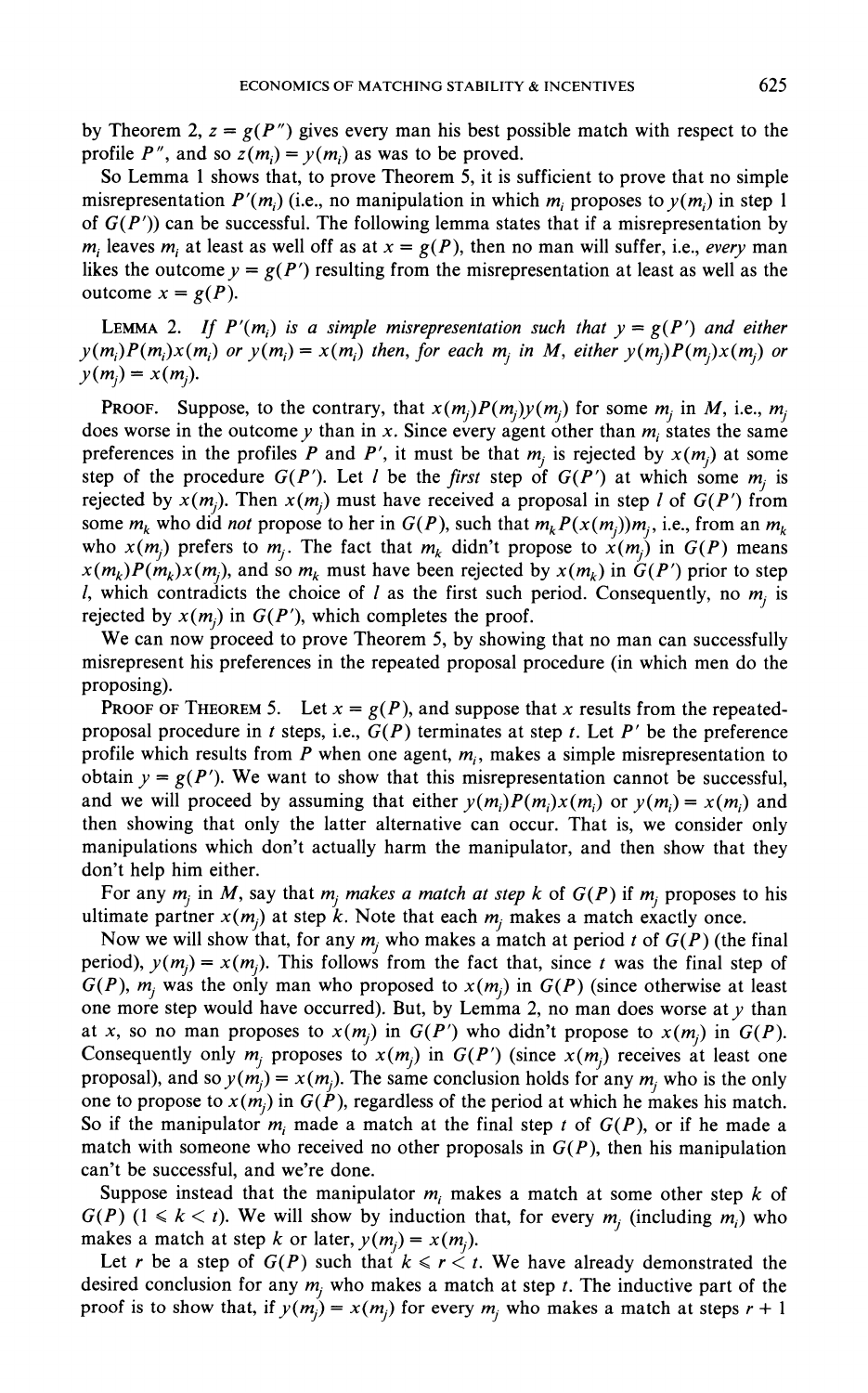through t of  $G(P)$ , then  $y(m_i) = x(m_i)$  for every  $m_i$ , who makes a match at step r of  $G(P)$ .

Let  $m_a$  be a man who makes a match at step r of  $G(P)$ . Let M' be the subset of men who were rejected by  $x(m_q)$  in  $G(P)$ , i.e.,  $M' = \{m_i \text{ in } M | x(m_q)P(m_i)x(m_i)\}\$ is the subset of men  $m_i$  who prefer  $x(m_a)$  to their ultimate partner. If M' is empty, then  $y(m_q) = x(m_q)$  by the argument of the previous paragraph. If not, let  $m_u$  be the man in M' such that  $m_u P(x(m_a))m_s$  for all  $m_s$  other than  $m_u$  in M'. That is,  $m_u$  is preferred by  $x(m_a)$  to all the other men she rejected in  $G(P)$ .

Then  $m_u$  makes his match *after* step r of  $G(P)$ , since he's not rejected by  $x(m_a)$  until step r. So  $y(m_u) = x(m_u)$  by the inductive hypothesis.

Since  $m_u$  isn't the manipulator (i.e.,  $m_u \neq m_i$ ), this means that  $m_u$  proposes to  $x(m_a)$ in  $G(P')$  and is rejected in favor of someone who  $x(m_q)$  prefers. But since no man proposes to  $x(m_q)$  in  $G(P')$  who didn't also propose to her in  $G(P)$ , this means that  $x(m_q)$  rejects  $m_u$  in favor of  $m_q$ , so  $y(m_q) = x(m_q)$ . Thus, by induction,  $y(m_j) = x(m_j)$ for every m<sub>i</sub> who makes a match at step k or later. In particular,  $y(m_i) = x(m_i)$ , so the **manipulation is not successful. This completes the proof.** 

**To prove Corollary 5.1, it is sufficient to note that, since the repeated proposal procedure has men proposing and women accepting or rejecting, the only opportunity for misrepresentation which a woman has is to reject a more preferred man in favor of someone less preferred at some step of the procedure. Theorem 3 showed that this can**  sometimes lead to a more preferable final match, but obviously if some  $w_i$  receives a **proposal at any step of the procedure from her first choice, she can do no better than to accept, which establishes Corollary 5.1.** 

**6. Further results. Note that Theorem 5 and its proof leave open the possibility**  that men who make a match *before m<sub>i</sub>* may profit from his misrepresentation, even though  $m_i$  cannot himself gain any benefit from misrepresentation. The following **example shows that this is indeed possible. Let**  $M = \{m_1, m_2, m_3\}$  **and W = \{w\_1, w\_2, w\_3, w\_4, w\_5, w\_6, w\_7, w\_8, w\_9, w\_1, w\_2, w\_3, w\_4, w\_5, w\_6, w\_7, w\_8, w\_9, w\_1, w\_2, w\_3, w\_4, w\_5, w\_6, w\_7, w\_8, w\_9, w\_1, w\_2, w\_3, w\_4, w\_5, w\_6, w\_7, w\_8, w\_9 W3), with preferences** 

| $P(m_1): w_2P_1w_1P_1w_3,$  | $P(w_1): m_1P_1m_2P_1m_3$ ,        |
|-----------------------------|------------------------------------|
| $P(m_2): w_1P_2w_2P_2w_3,$  | $P(w_2)$ : $m_3 P_2 m_1 P_2 m_2$ , |
| $P(m_3): w_1P_3w_2P_3w_3$ , | $P(w_3)$ : $m_1 P_3 m_2 P_3 m_3$ . |

**Then**  $g(P) = [(m_1, w_1), (m_2, w_3), (m_3, w_2)].$ 

If  $m_2$  misrepresented his preferences as  $P'(m_2)$ :  $w_3P_2w_1P_2w_2$  then

$$
g(P') = [(m_1, w_2), (m_2, w_3), (m_3, w_1)]
$$

which leaves  $m_2$  no worse than at  $g(P)$ , but which benefits  $m_1$  and  $m_3$ .

**Another consequence of the argument used to establish Theorem 5 is the following result, which compares the best stable outcome for the men with the set of all feasible outcomes (stable or not).** 

**THEOREM** 6. No feasible outcome is strictly preferred by all  $m_i$  in M to the out**come g(P).** 

The fact that no *stable* outcome is strictly preferred to  $g(P)$  isn't news: Theorem 2 gives a stronger result. What Theorem 6 says is that in fact,  $g(P)$  is weakly Pareto **optimal from the point of view of the men, with respect to any possible outcome. The example above shows that this can't be strengthened to strong Pareto optimality.** 

**PROOF OF THEOREM 6. I am indebted to David Gale for pointing out that the proof**  follows almost immediately from the observation (in the proof of Theorem 5) that if  $m_i$ makes a match in the final period t of  $G(P)$ , then  $x(m<sub>i</sub>)$  receives only one proposal in  $G(P)$ . So if y is any outcome which  $m_j$  prefers to x (i.e.,  $y(m_j)P(m_j)x(m_j)$ ) then some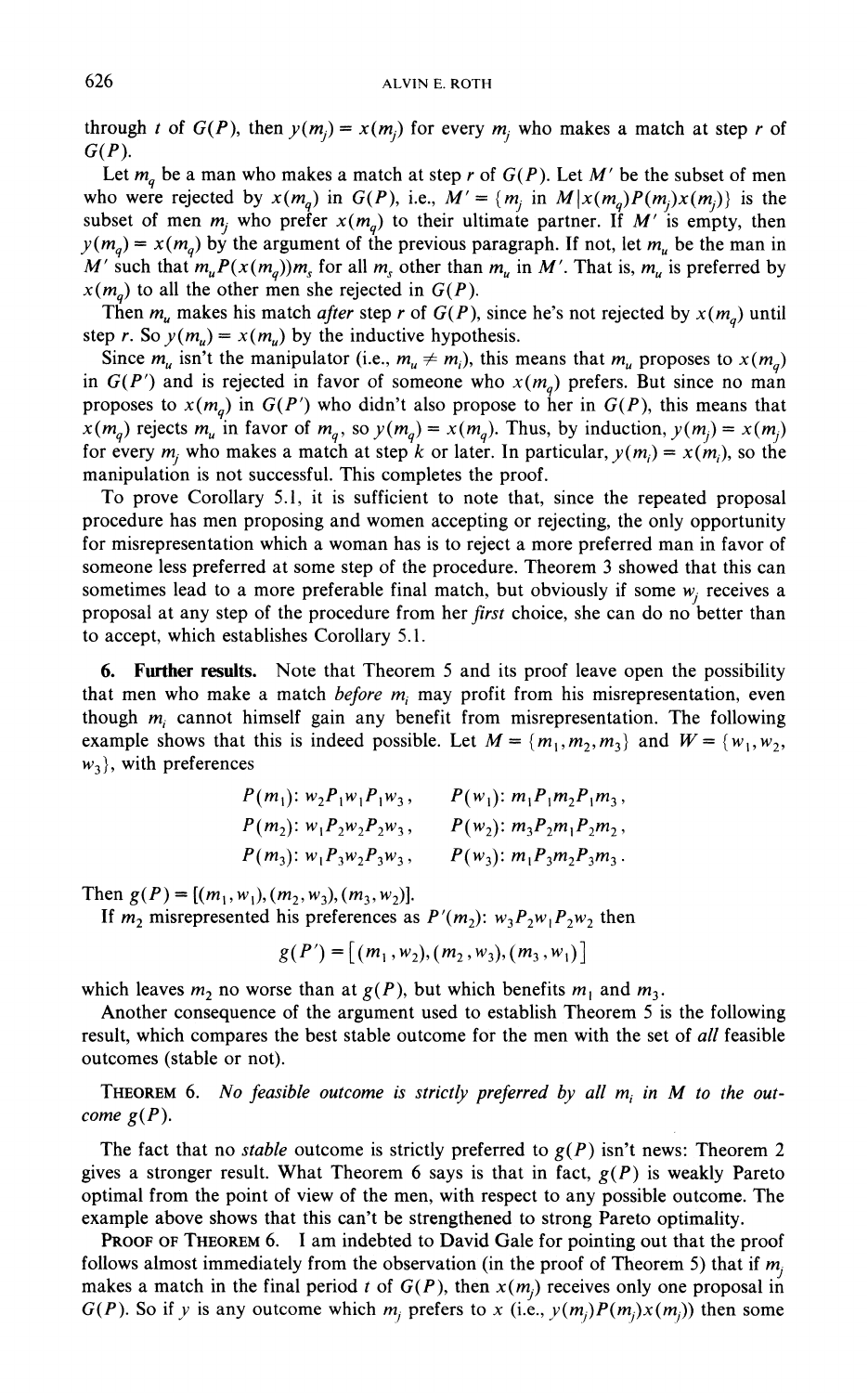other  $m_i \neq m_i$  must be matched with  $x(m_i)$  at y (i.e.,  $y(m_i) = x(m_i)$ ). But the fact that  $m_i$  didn't propose to  $x(m_i)$  in  $G(P)$  means  $m_i$  prefers  $x(m_i)$  to  $x(m_i)$ , which completes **the proof.** 

**Taken together, Theorems 3 and 5 and Corollary 5.1 provide bounds on how much misrepresentation we can hope to preclude in any stable matching procedure. Theorem 3 shows that it isn't possible to remove all incentive for misrepresentation, but Theorem 5 shows that such incentives can be removed from one of the two sets of agents, and Corollary 5.1 shows that the incentive to misrepresent can simultaneously be somewhat constrained in the other set of agents. In fact, the procedure discussed in Theorem 5 and its corollary take us as far as we can go in this direction. The following result formalizes the sense in which this is the case.** 

THEOREM 7. No stable matching procedure exists which never gives any agent an incentive to misrepresent his kth choice, for  $k \neq 1$ .

**PROOF. The result follows from the proof of Theorem 3. Examples of the kind used there can obviously be constructed, such that an agent in one of the two sets will have**  an incentive to misrepresent his kth choice, for any  $k > 1$ .

**7. Discussion.** The theorems presented in §§3, 4 and 6 demonstrate that the **structure of the matching problem allows powerful conclusions to be drawn about the set of possible outcomes and the procedures which can be used to select a particular outcome. Consider, for example, the matching problem which involves students and colleges; specifically, the problem of matching students with the colleges at which they will matriculate.** 

**Theorem 1 shows that the set of stable outcomes is nonempty, so that, when the preferences of students for colleges and colleges for students are known, it is always possible to assign students to colleges in a way which gives colleges the incentive to admit the students they were assigned, and students the incentive to attend the college to which they were assigned, since neither can hope to find a more preferable match. Furthermore, Theorem 2 shows that the set of stable outcomes has a structure which reflects common interests of students or of colleges. It is somewhat surprising that common interests of this kind can be identified, since the nature of the problem is that students compete with each other for the best (i.e., the most widely preferred) colleges, and colleges compete with each other for the best students. But when attention is confined to the set of stable outcomes, these causes of competition and conflicting interests disappear, and all students have a common interest in the "student-optimal" stable outcome, while all colleges prefer the "college-optimal" stable outcome. Theorem 6 shows that this common interest is not in conflict with the requirement of stability, i.e., even if stability were not required, students could not all do better than the student optimal stable outcome.** 

**A similar structure remains when, in ?4, the assumption that the preferences are known is abandoned. Although Theorem 3 shows that it isn't possible to find a stable matching procedure which doesn't potentially give some agent an incentive to misrepresent his preferences, Theorem 5 shows that it is possible to confine this incentive to misrepresent to either one of the two sets of agents. This latter result suggests that, despite the result of Theorem 3, it may be possible to largely avoid the distortions introduced by misrepresentation in matching problems like the problem of matching students and colleges, in which one set of agents consists of institutions rather than individuals. <sup>13</sup>**

**<sup>13</sup>In certain respects this result may have some resemblance to the results of Wilson (1978) concerning competitive exchange markets in which one player is assigned the role of the passive auctioneer.**